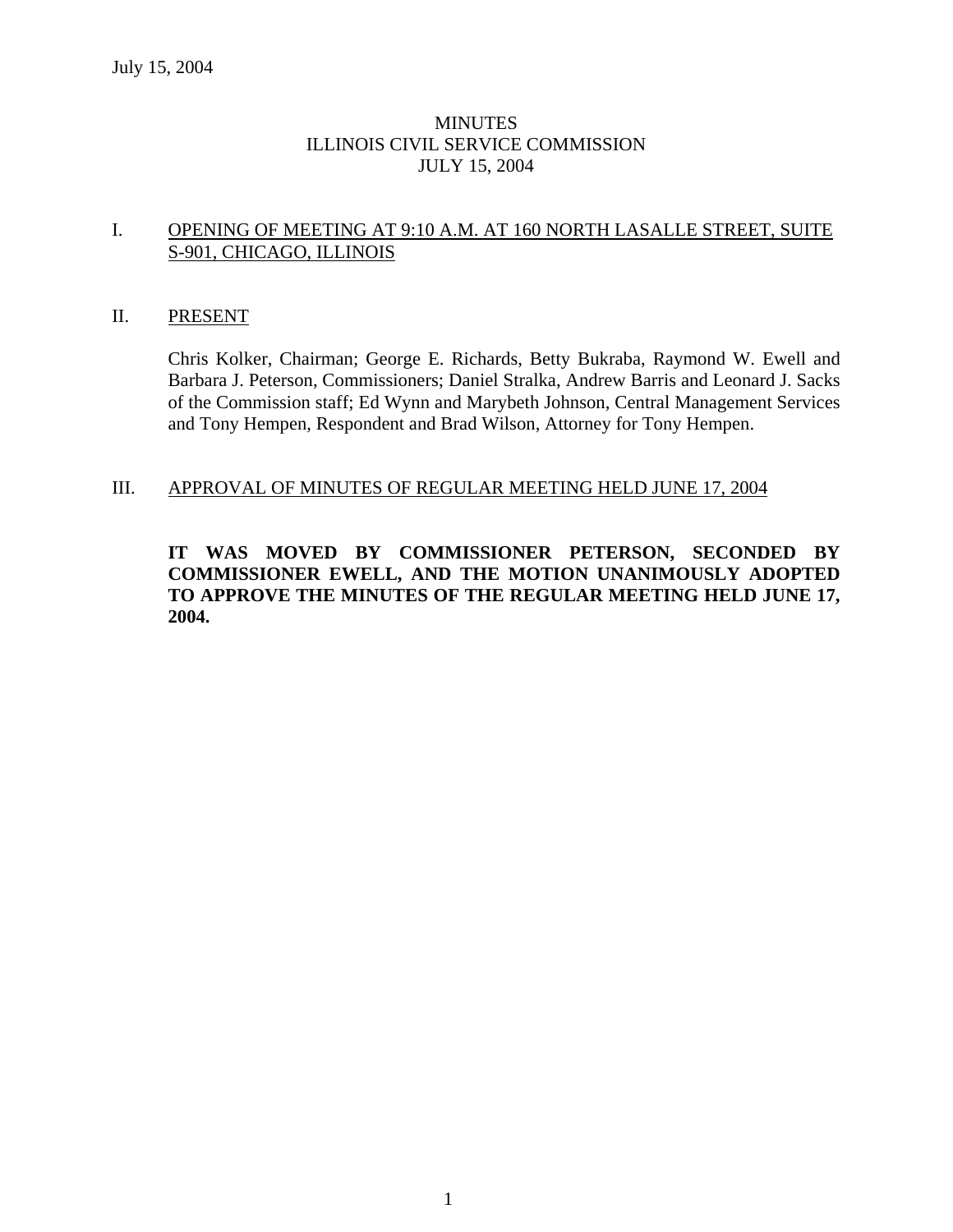#### IV. EXEMPTIONS UNDER SECTION 4d(3) OF THE PERSONNEL CODE

# A. Report on Exempt Positions

| t on Exempt Positions               |           |                  |
|-------------------------------------|-----------|------------------|
|                                     | Total     | Number of Exempt |
| <u>Agency</u>                       | Employees | Positions        |
|                                     |           |                  |
|                                     |           |                  |
|                                     |           |                  |
|                                     |           |                  |
|                                     |           |                  |
|                                     |           |                  |
| Children and Family Services 348539 |           |                  |
|                                     |           |                  |
|                                     |           |                  |
|                                     |           |                  |
|                                     |           |                  |
|                                     |           |                  |
|                                     |           |                  |
|                                     |           |                  |
|                                     |           |                  |
|                                     |           |                  |
|                                     |           |                  |
|                                     |           |                  |
|                                     |           |                  |
|                                     |           |                  |
|                                     |           |                  |
|                                     |           |                  |
|                                     |           |                  |
|                                     |           |                  |
|                                     |           |                  |
|                                     |           |                  |
|                                     |           |                  |
|                                     |           |                  |
|                                     |           |                  |
|                                     |           |                  |
|                                     |           |                  |
|                                     |           |                  |
|                                     |           |                  |
|                                     |           |                  |
|                                     |           |                  |
|                                     |           |                  |
|                                     |           |                  |
|                                     |           |                  |
|                                     |           |                  |
|                                     |           |                  |
|                                     |           |                  |
|                                     |           |                  |
|                                     |           |                  |
|                                     |           |                  |
|                                     |           |                  |
|                                     |           |                  |
|                                     |           |                  |
|                                     |           |                  |
|                                     |           |                  |
|                                     |           |                  |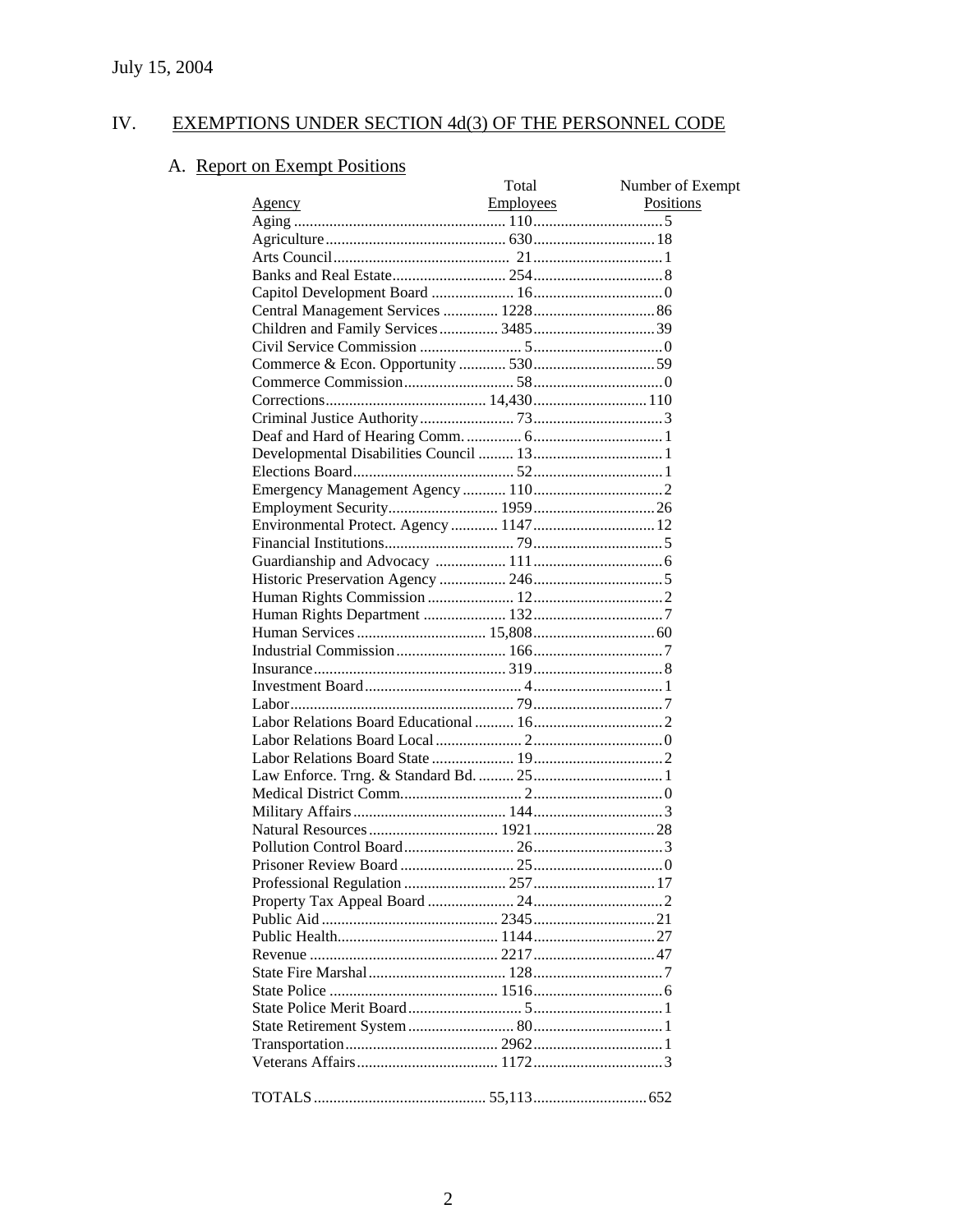#### B. Governing Rule - Jurisdiction B Exemptions

- a) Before a position shall qualify for exemption from Jurisdiction B under Section 4d(3) of the Personnel Code, the position shall be directly responsible to:
	- 1. The Governor, or
	- 2. A departmental director or assistant director appointed by the Governor, or
	- 3. A board or commission appointed by the Governor, or
	- 4. The head of an agency created by Executive Order, or the director or assistant director of an agency carrying out statutory powers, whose offices are created by the Governor subject to legislative veto under Article V, Section 11, of the Constitution of 1970, which agency head, director, or assistant director may themselves be subject to exemption under Section 4d(3), or
	- 5. In an agency having a statutory assistant director, a deputy director exercising full line authority under the director for all operating entities of the agency, provided the statutory role of assistant director is vacant or is assigned clearly distinct and separate duties from the deputy director and as a colleague to him, or
	- 6. A line position organizationally located between the director and/or assistant director and a subordinate statutorily exempt position(s), provided the position proposed for exemption has line authority over the statutory exempt position(s), or
	- 7. The elected head of an independent agency in the executive, legislative, or judicial branch of government.
- b) If a position meets the above criterion, it must, in addition, be responsible for one or more of the following before it shall be approved as exempt:
	- 1. Directs programs defined by statute and/or departmental, board, or commission policy or possess significant authority when acting in the capacity of a director of programs to bind the agency.
	- 2. Makes decisions in exercising principal responsibility for the determination or execution of policy which fix objectives or state the principles to control action toward operating objectives of one or more divisions, such decisions being subject to review or reversal only by the director, assistant director, board or commission.
	- 3. Participates in the planning and programming of departmental, board, or commission activities, integrating the plans and projections of related divisions, and the scheduling of projected work programs of those agencies.
	- 4. Makes decisions in exercising principal responsibility for the determination or execution of policy which fix objectives or state the principles to control action toward operating objectives of one or more divisions, such decisions being subject to review or reversal only by the director, assistant director, board or commission.
	- 5. Participates in the planning and programming of departmental, board, or commission activities, integrating the plans and projections of related divisions, and the scheduling of projected work programs of those agencies.

**\* \* \* \***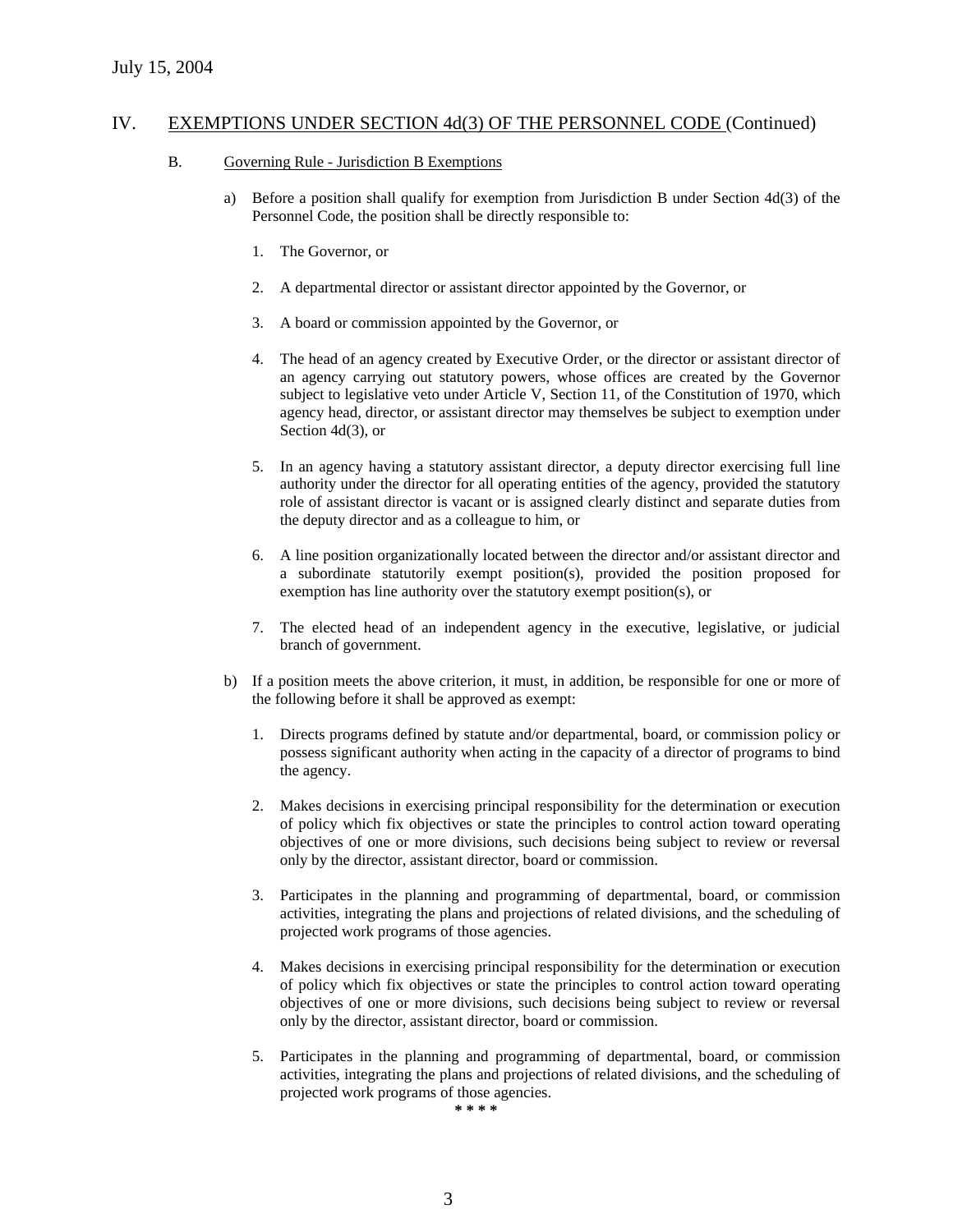- Drew Barris noted for the Commission that he met with Larry Plummer from CMS for 1.5 hours to discuss Agenda Items I-V, during which many issues were clarified. However, due to the nature of the request and the remaining issues, Staff requested a CMS representative to appear at the Commission meeting. Ed Wynn, CMS Chief Legal Counsel, and Marybeth Johnson, Deputy Director of the Illinois Office of Communication and Information (IOCI), appeared before the Commission to make a presentation to the Commissioners. (Prior to the meeting, Item S was withdrawn and the agency requested that Item P be continued until the August meeting due to the uncertainty of the budget and its effect on DCEO). Ed Wynn provided the Commissioners a brief report noting that the consolidation of the Media Administrators (formerly Public Information Officers) into the Illinois Office of Communication and Information would result in a staff reduction from 60 to 28 and save the State of Illinois approximately \$1.5 million dollars annually. Marybeth Johnson conducted the assessment that led to this organization. Wynn stated that the Bureau would have an office in Chicago and Springfield. The main purpose set forth in Executive Order #2 was to save money and to foster expertise in creating a consistent message for the State of Illinois' media relations. He stated that the Media Administrators at DCFS, Military Affairs and the State Police would not be included in the consolidation. The rational for not including them in the consolidation was based upon the level of activity of the departments, the subject matter of the departments' purpose and jurisdiction, and the expertise it would provide in creating a centralized corporate function as it relates to the day-to-day activities of each department. Commissioners Peterson and Bukraba both had questions regarding the effect of the consolidation on existing employees and the possibility of layoffs. Both Wynn and Johnson stated that every effort was being made to find alternative positions for all employees should layoffs become necessary. Commissioner Richards had questions regarding the policy-making functions of the position and to whom the positions would report. Wynn noted that all of the positions would report to Johnson - as stated by the organizational chart - but the positions would also work closely with each department head. Johnson noted that while they were consolidated under CMS, they have a dotted-line relationship to the directors of their assigned agencies, and that is whom they represent. Wynn added this organization is modeled from corporate communications departments. Agency directors have a single point of contact – a dedicated person – to represent their agency while ensuring the message is consistent with other agencies. Upon completion of the CMS presentation, Commission staff recommended exemption.
- The Commission staff had questions regarding Agenda Item H and its relation to the Media Administrators. Wynn stated that the difference between H (Information Strategy Director) and the Media Administrators is that the Information Strategy Director's policy making authority would not be limited to merely the media, rather the policy making authority would extend to the pro-active dissemination of all public information. Therefore, the staff recommended exemption.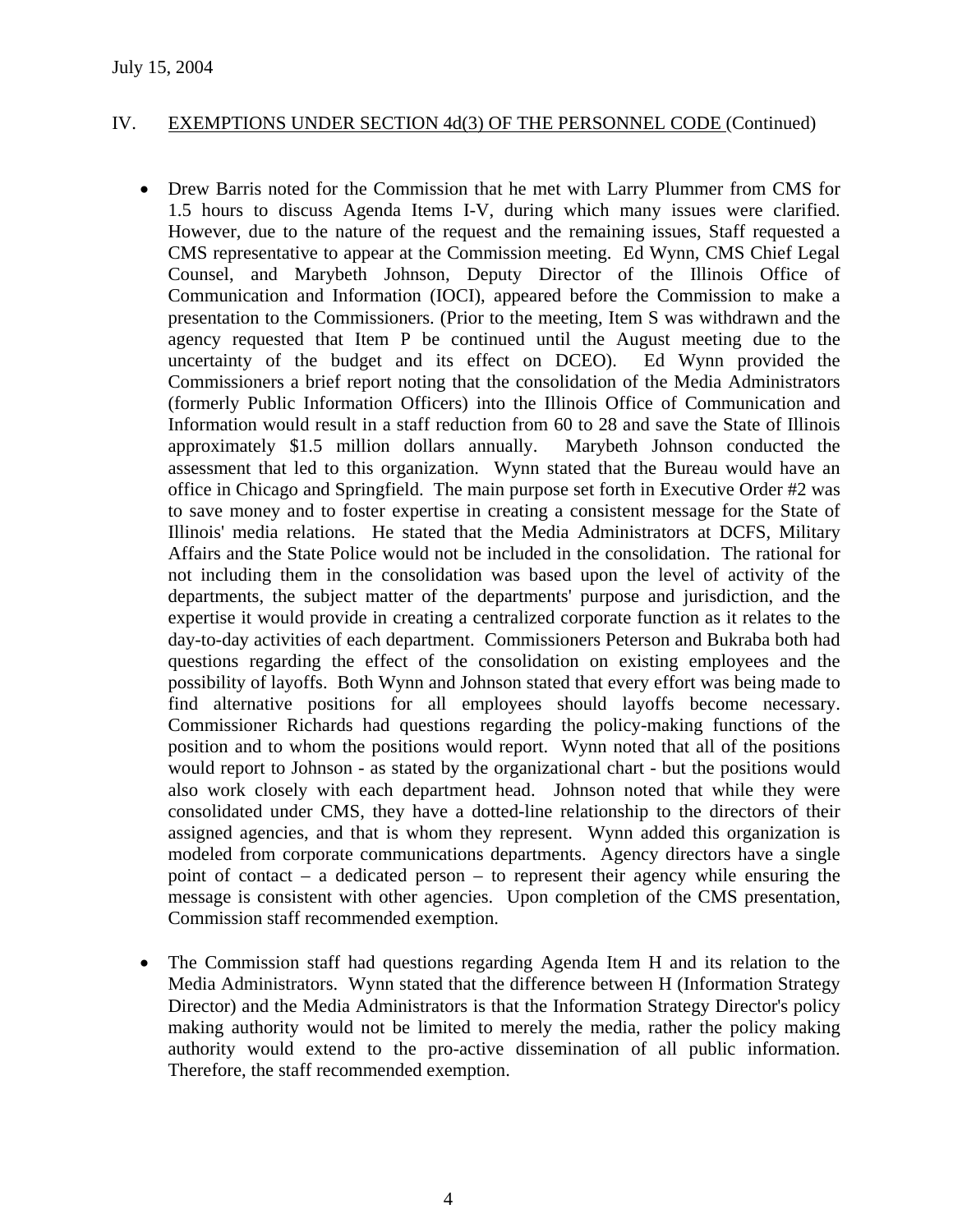- The Commission staff recommended against exemption for Agenda Items C1 and C2. Several questions posed by the Staff regarding the reporting structure and the policymaking authority of both positions were never answered by Department of Revenue representatives.
- The Commission staff learned that OBRE asked to continue Agenda Items E-G6 pending organizational planning.
- The Commission staff recommended continuing Agenda Items Y, CC, DD until further information is obtained as to the future of the Opportunity Returns program at DCEO and the FY05 budget.
- The Commission staff had questions regarding the number of  $4d(3)$  requests that were going to come out of the IHPA Abraham Lincoln Presidential Library. After speaking to an IHPA representative regarding Agenda Item Z, it was learned that less than 8 percent of the positions at the library would be 4d(3) exempt. Therefore, the Commission staff recommended exemption.
- The Commission staff had questions regarding the potential overlap surrounding Items BB1-BB5 and the already existing 4d(3) exempt marketing position at the Lottery Division of the Department of Revenue. The staff recommended continuing the promotions position, events/sponsorship position, on-line product position, and instant game product position until further information is obtained from Lottery representatives regarding the positions' policy making responsibilities. However, the Commission staff recommended exemptions for BB3 (Hispanic Market Office) and BB5 (Corporate Accounts Office) positions because there appeared to be no issue of overlap.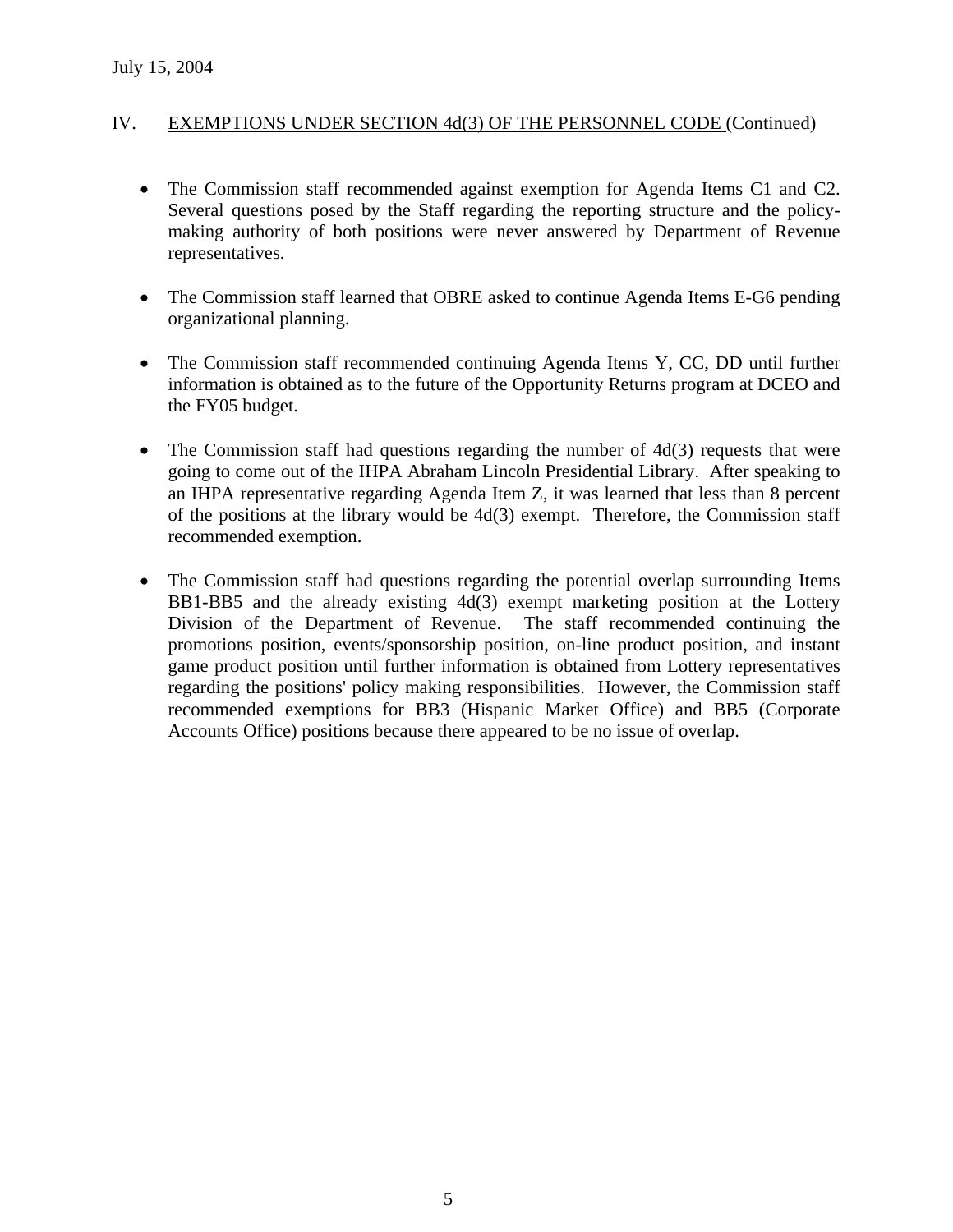**IT WAS MOVED BY COMMISSIONER RICHARDS, SECONDED BY COMMISSIONER PETERSON AND THE MOTION UNANIMOUSLY ADOPTED TO DENY, CONTINUE OR APPROVE THE REQUESTS FOR 4D(3) EXEMPTION FOR THE FOLLOWING POSITIONS IN ACCORDANCE WITH STAFF RECOMMENDATION:** 

#### C. Request for 4d(3) Exemption Withdrawn by Agency

### **The following 4d(3) request for exemption was withdrawn prior to the June 17, 2004 meeting.**

| Agency:                 | <b>Central Management Services</b>               |
|-------------------------|--------------------------------------------------|
| <b>Position Title:</b>  | Senior Public Service Administrator              |
| <b>Position Number:</b> | 40070-37-80-000-25-01                            |
| Bureau/Division:        | Illinois Office of Communication and Information |
| Incumbent:              | Vacant                                           |
| Supervisor:             | Deputy Director of the Illinois Office of        |
|                         | Communication and Information                    |
| Location:               | <b>Sangamon County</b>                           |
|                         |                                                  |

### D. Requests for 4d(3) Exemption Denied by the Commission

### **The following 4d(3) requests for exemption were denied at the June 17, 2004 meeting.**

| Agency:<br><b>Position Title:</b><br>Position Number:<br>Bureau/Division:                                                  | Department of Revenue<br>Senior Public Service Administrator<br>40070-25-07-100-00-01                                                                                     |
|----------------------------------------------------------------------------------------------------------------------------|---------------------------------------------------------------------------------------------------------------------------------------------------------------------------|
| Incumbent:                                                                                                                 | Legal Services – Special Counsel Office<br>John T. Robinson                                                                                                               |
| Supervisor:                                                                                                                | <b>General Counsel</b>                                                                                                                                                    |
| Location:                                                                                                                  | <b>Sangamon County</b>                                                                                                                                                    |
| Agency:<br><b>Position Title:</b><br><b>Position Number:</b><br>Bureau/Division:<br>Incumbent:<br>Supervisor:<br>Location: | Department of Revenue<br>Senior Public Service Administrator<br>40070-25-07-210-00-01<br>Legal Services - Litigation Office<br>Paul G. Badanski<br><b>General Counsel</b> |
|                                                                                                                            | <b>Sangamon County</b>                                                                                                                                                    |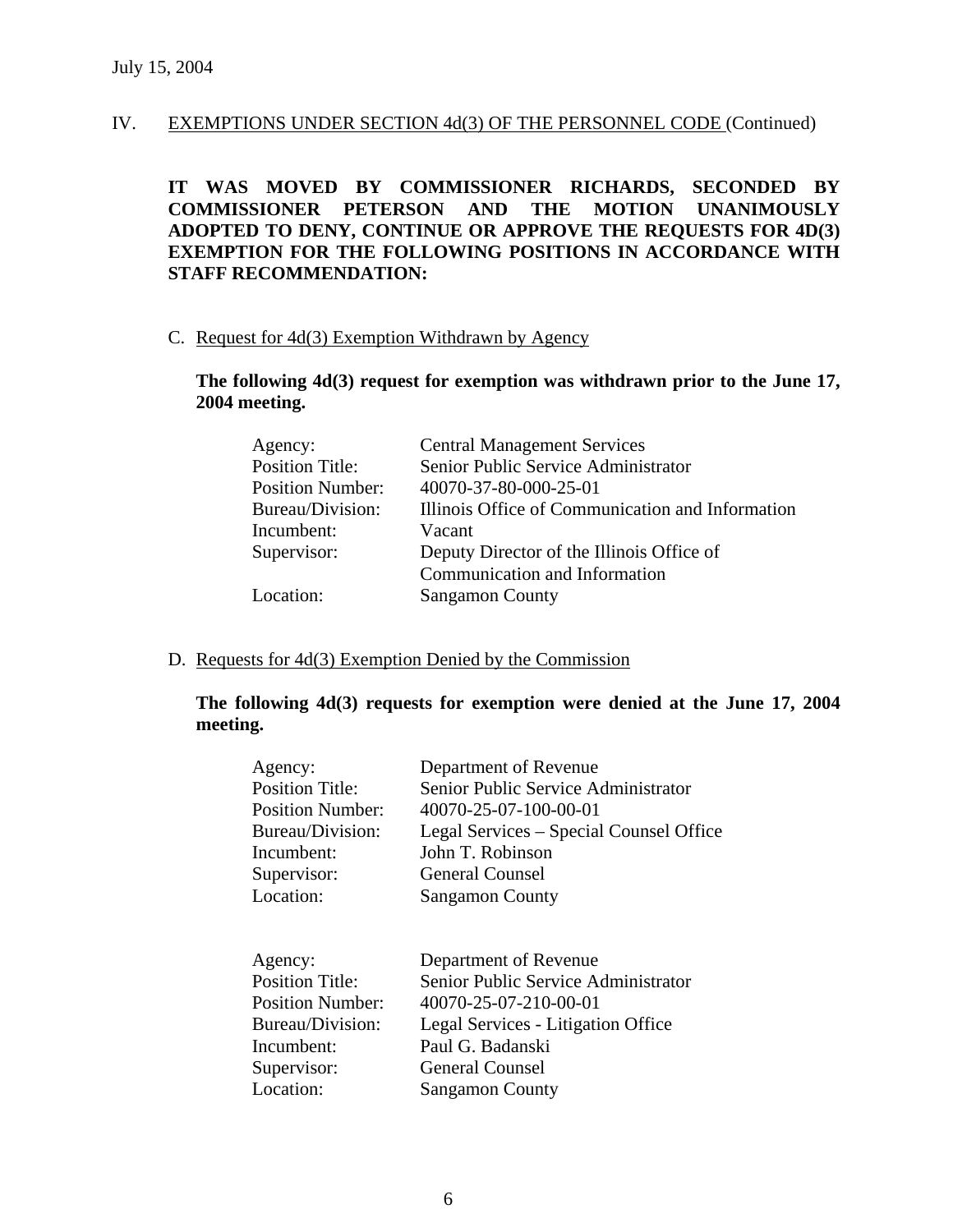# E. Requests for 4d(3) Exemption Continued by the Commission

# **The following 4d(3) requests for exemption were continued at the July 15, 2004 meeting until the August 19, 2004 meeting:**

| Agency:<br><b>Position Title:</b><br><b>Position Number:</b><br>Division:<br>Incumbent:<br>Supervisor:<br>Location: | Office of Banks and Real Estate<br>Senior Public Service Administrator<br>40070-50-92-301-00-01<br><b>Legal Division</b><br>Michael D. Morehead<br>SPSA (40070-50-92-300-00-01)<br><b>Sangamon County</b>           |
|---------------------------------------------------------------------------------------------------------------------|---------------------------------------------------------------------------------------------------------------------------------------------------------------------------------------------------------------------|
| Agency:<br><b>Position Title:</b><br><b>Position Number:</b><br>Division:<br>Incumbent:<br>Supervisor:<br>Location: | <b>Office of Banks and Real Estate</b><br>Senior Public Service Administrator<br>40070-50-92-401-10-01<br>Legal Division – General Counsel<br>Alan I. Anderson<br>SPSA (40070-50-92-40-00-01)<br><b>Cook County</b> |
| Agency:<br><b>Position Title:</b><br><b>Position Number:</b><br>Division:<br>Incumbent:<br>Supervisor:<br>Location: | <b>Office of Banks and Real Estate</b><br>Senior Public Service Administrator<br>40070-50-92-230-00-01<br><b>Fiscal Division</b><br>Linda C. Harrod<br>SPSA (40070-50-92-200-00-01)<br><b>Sangamon County</b>       |
| Agency:<br><b>Position Title:</b><br><b>Position Number:</b><br>Division:<br>Incumbent:<br>Supervisor:<br>Location: | <b>Office of Banks and Real Estate</b><br>Senior Public Service Administrator<br>40070-50-92-002-00-01<br>Commissioner's Office<br>Steven D. Ginsburg<br>Commissioner<br><b>Cook County</b>                         |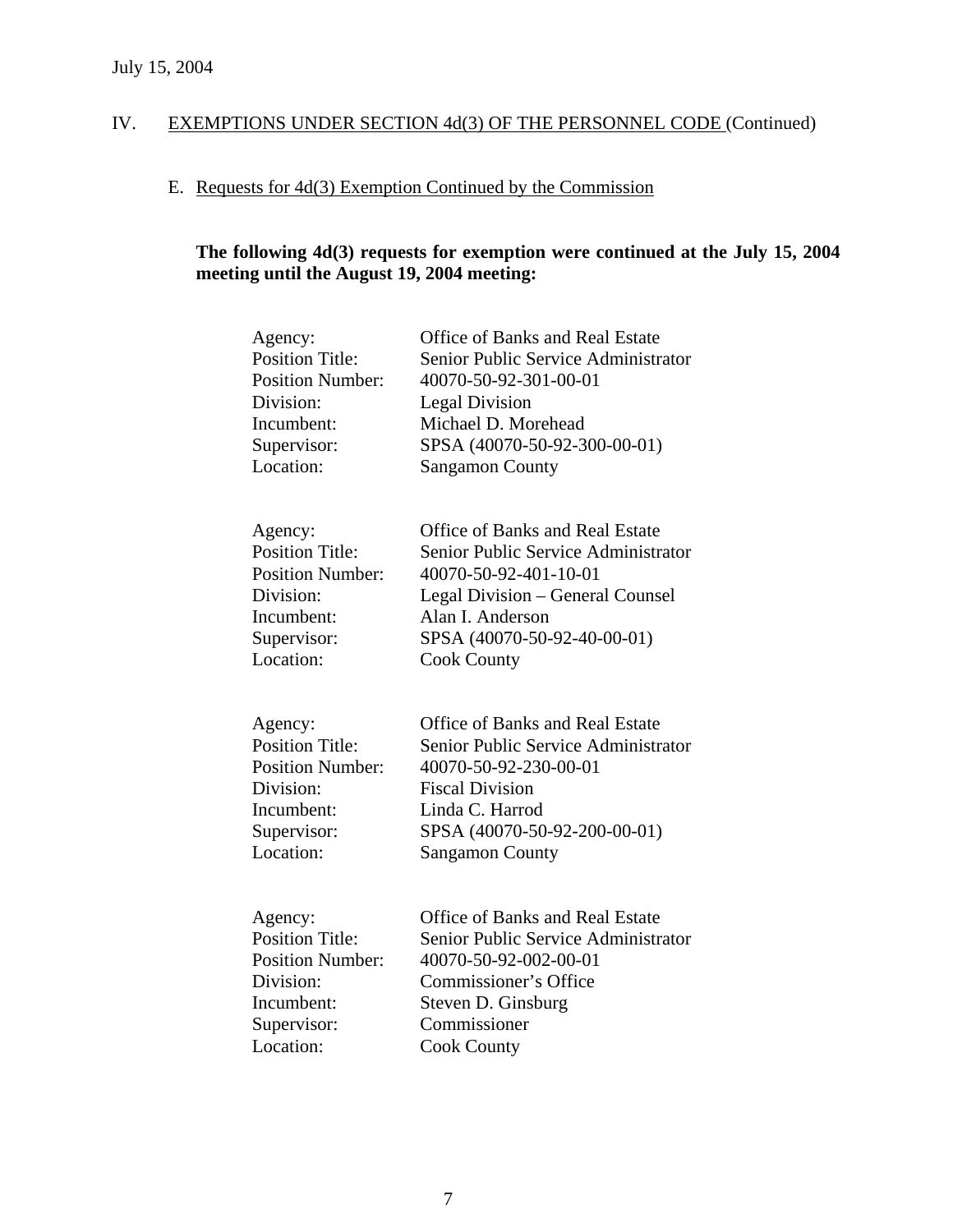| Agency:<br><b>Position Title:</b><br><b>Position Number:</b><br>Division:<br>Incumbent:<br>Supervisor:<br>Location: | <b>Office of Banks and Real Estate</b><br>Senior Public Service Administrator<br>40070-50-92-303-00-01<br>Specialized Activities Supervisor<br>Vacant (40070-50-92-300-00-01)<br>SPSA (40070-50-92-300-00-01)<br><b>Sangamon County</b> |
|---------------------------------------------------------------------------------------------------------------------|-----------------------------------------------------------------------------------------------------------------------------------------------------------------------------------------------------------------------------------------|
| Agency:<br><b>Position Title:</b><br><b>Position Number:</b><br>Division:<br>Incumbent:<br>Supervisor:<br>Location: | Office of Banks and Real Estate<br>Senior Public Service Administrator<br>40070-50-92-304-00-01<br>Springfield Commercial Bank Supervisor<br>Marc A. Edwards<br>SPSA (40070-50-92-300-00-01)<br><b>Sangamon County</b>                  |
| Agency:<br><b>Position Title:</b><br><b>Position Number:</b><br>Division:<br>Incumbent:<br>Supervisor:<br>Location: | <b>Office of Banks and Real Estate</b><br>Senior Public Service Administrator<br>40070-50-92-305-00-01<br>Chicago Commercial Bank Supervisor<br>Richard C. Brunskill<br>SPSA (40070-50-92-300-00-01)<br><b>Cook County</b>              |
| Agency:<br><b>Position Title:</b><br><b>Position Number:</b><br>Division:<br>Incumbent:<br>Supervisor:<br>Location: | <b>Office of Banks and Real Estate</b><br>Senior Public Service Administrator<br>40070-50-92-306-00-01<br><b>International Bank Supervision Division</b><br>Craig S. Volk<br>SPSA (40070-50-92-300-00-01)<br><b>Cook County</b>         |
| Agency:<br><b>Position Title:</b><br><b>Position Number:</b><br>Division:<br>Incumbent:<br>Supervisor:<br>Location: | <b>Office of Banks and Real Estate</b><br>Senior Public Service Administrator<br>40070-50-92-403-00-01<br><b>Thrifts Division</b><br>James R. Copley<br>SPSA (40070-50-92-400-00-01)<br><b>Cook County</b>                              |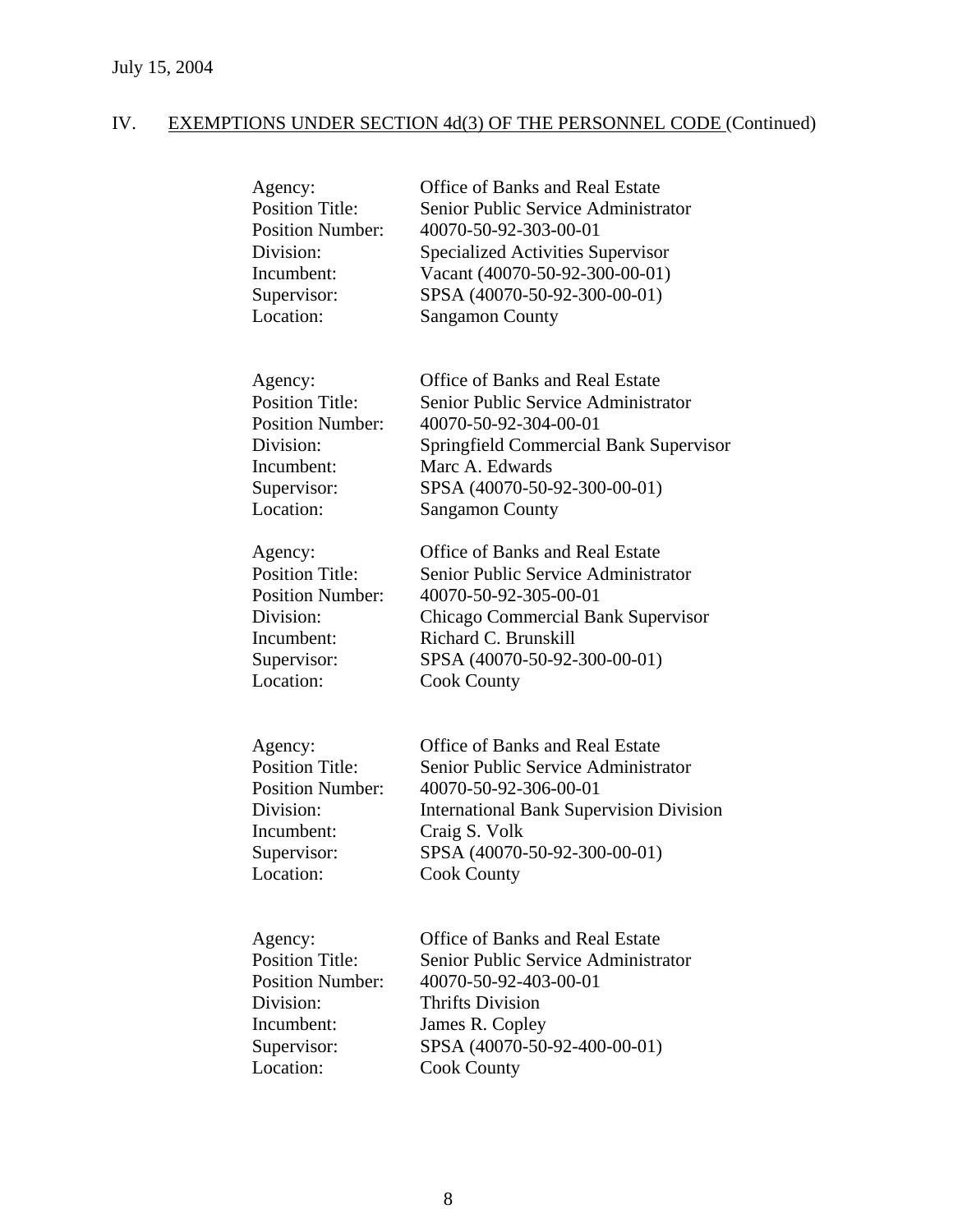| Agency:<br><b>Position Title:</b><br><b>Position Number:</b><br>Division:<br>Incumbent:<br>Supervisor:<br>Location:        | <b>Office of Banks and Real Estate</b><br>Senior Public Service Administrator<br>40070-50-92-404-00-01<br>Mortgage Banking Division<br>Arleatha H. Kelly<br>SPSA (40070-50-92-400-00-01)<br><b>Cook County</b>                                                       |
|----------------------------------------------------------------------------------------------------------------------------|----------------------------------------------------------------------------------------------------------------------------------------------------------------------------------------------------------------------------------------------------------------------|
| Agency:<br><b>Position Title:</b><br><b>Position Number:</b><br>Bureau/Division:<br>Incumbent:<br>Supervisor:<br>Location: | <b>Central Management Services</b><br>Senior Public Service Administrator<br>40070-37-80-000-19-01<br>Illinois Office of Communication and Information<br>Vacant<br>Deputy Director of the Illinois Office of<br>Communication and Information<br><b>Cook County</b> |
| Agency:<br><b>Position Title:</b><br><b>Position Number:</b><br>Division:<br>Incumbent:<br>Supervisor:<br>Location:        | <b>Environmental Protection Agency</b><br>Senior Public Service Administrator<br>40070-46-00-000-00-07<br>Director's Office<br>Vacant<br>Director<br><b>Cook County</b>                                                                                              |
| Agency:<br><b>Position Title:</b><br><b>Position Number:</b><br>Division:<br>Incumbent:<br>Supervisor:<br>Location:        | Department of Public Aid<br>Senior Public Service Administrator<br>40070-33-00-060-00-21<br>Office of the Director<br>Vacant<br>Director<br><b>Cook County</b>                                                                                                       |
| Agency:<br><b>Position Title:</b><br><b>Position Number:</b><br>Division:<br>Incumbent:<br>Supervisor:<br>Location:        | Department of Public Aid<br>Senior Public Service Administrator<br>40070-33-00-060-00-22<br>Office of the Director<br>Vacant<br>Director<br><b>Cook County</b>                                                                                                       |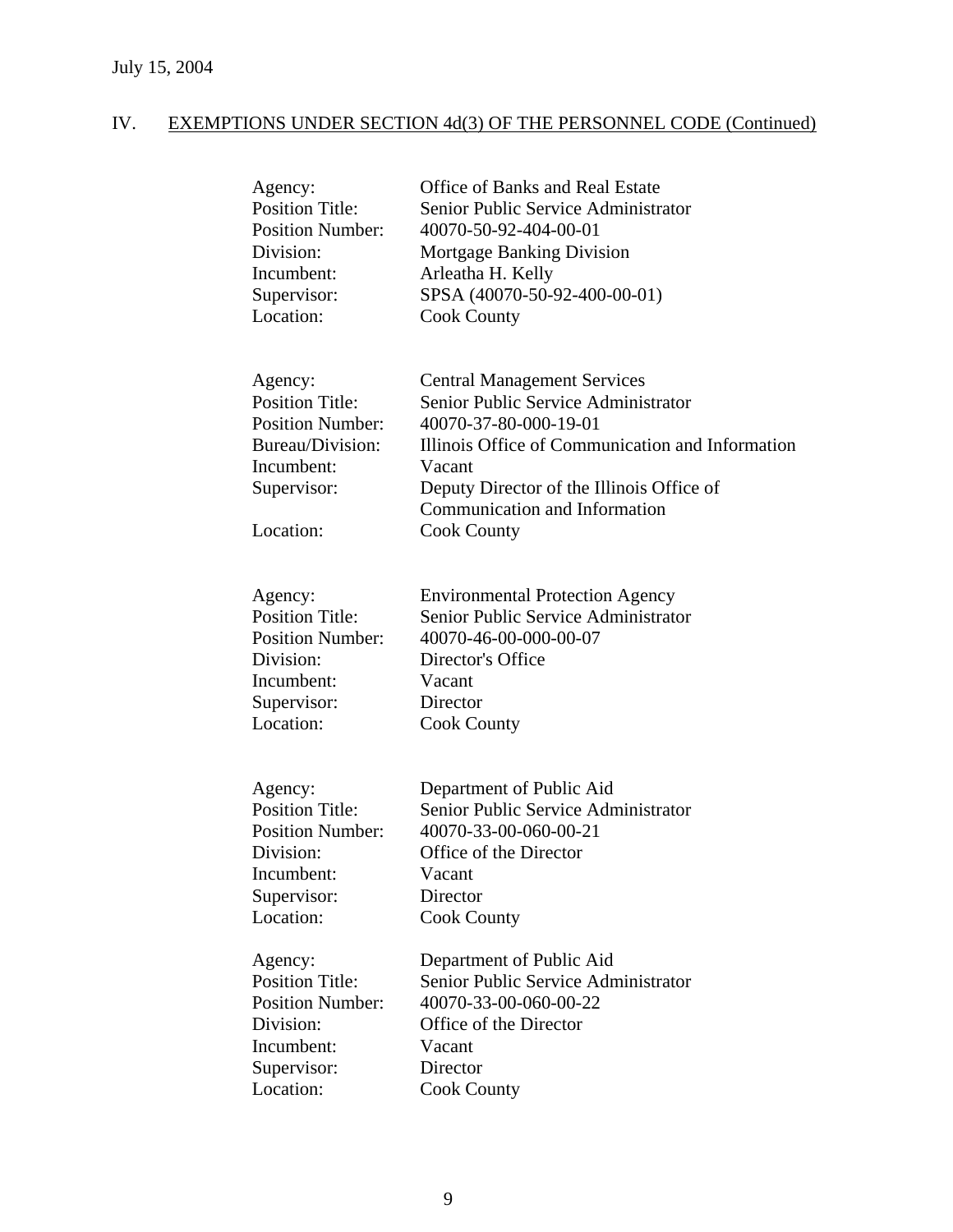| Agency:<br><b>Position Title:</b><br><b>Position Number:</b><br>Division:<br>Incumbent:<br>Supervisor:<br>Location: | Department of Revenue<br>Senior Public Service Administrator<br>40070-25-94-200-00-01<br>Lottery-Promotions Office<br>Vacant<br>Lottery Superintendent<br><b>Cook County</b>           |
|---------------------------------------------------------------------------------------------------------------------|----------------------------------------------------------------------------------------------------------------------------------------------------------------------------------------|
| Agency:<br><b>Position Title:</b><br><b>Position Number:</b><br>Division:<br>Incumbent:<br>Supervisor:<br>Location: | Department of Revenue<br>Senior Public Service Administrator<br>40070-25-90-200-10-01<br>Lottery-Events/Sponsorship Office<br>Vacant<br>Lottery Superintendent<br><b>Cook County</b>   |
| Agency:<br><b>Position Title:</b><br><b>Position Number:</b><br>Division:<br>Incumbent:<br>Supervisor:<br>Location: | Department of Revenue<br>Senior Public Service Administrator<br>40070-25-90-200-30-01<br>Lottery-Instant Game Product Office<br>Vacant<br>Lottery Superintendent<br><b>Cook County</b> |
| Agency:<br><b>Position Title:</b><br><b>Position Number:</b><br>Division:<br>Incumbent:<br>Supervisor:<br>Location: | Department of Revenue<br>Senior Public Service Administrator<br>40070-25-90-200-40-01<br>Lottery-On-Line Product Office<br>Vacant<br>Lottery Superintendent<br><b>Cook County</b>      |
| Agency:<br><b>Position Title:</b><br><b>Position Number:</b><br>Division:<br>Incumbent:<br>Supervisor:<br>Location: | Department of Natural Resources<br>Senior Public Service Administrator<br>40070-12-00-300-00-01<br>Director's Office<br>Vacant<br>Director<br><b>Cook County</b>                       |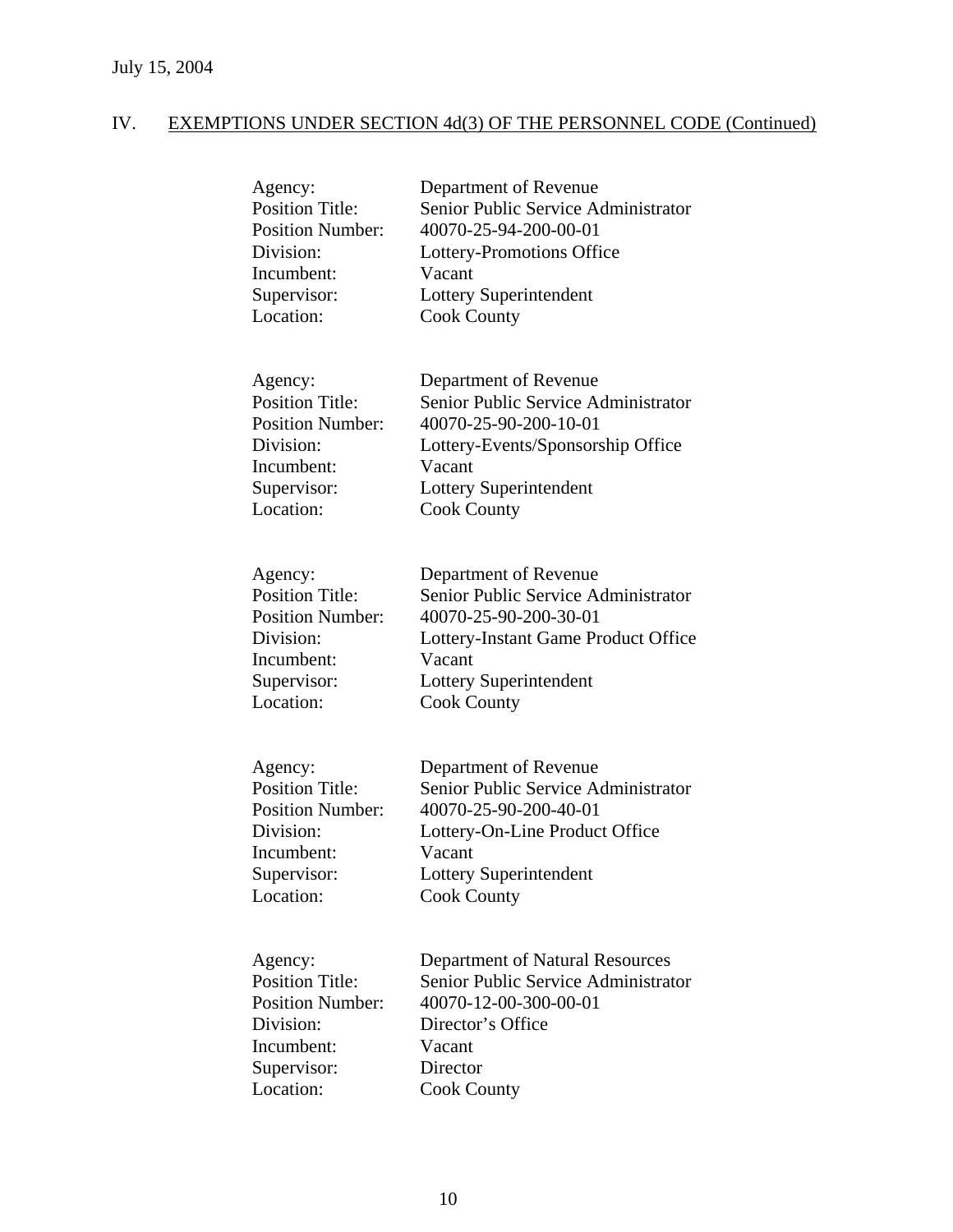| Agency:                 | Department of Agriculture           |
|-------------------------|-------------------------------------|
| <b>Position Title:</b>  | Senior Public Service Administrator |
| <b>Position Number:</b> | 40070-11-01-000-00-02               |
| Division:               | Director's Office                   |
| Incumbent:              | Vacant                              |
| Supervisor:             | Director                            |
| Location:               | <b>Sangamon County</b>              |
|                         |                                     |

# F. Requests for 4d(3) Exemption Approved by the Commission

## **The following 4d(3) requests for exemption were approved at the July 15, 2004 meeting:**

| Agency:<br><b>Position Title:</b><br><b>Position Number:</b><br>Bureau/Division:<br>Incumbent:<br>Supervisor:              | <b>Central Management Services</b><br>Senior Public Service Administrator<br>40070-37-70-900-01-01<br>Director's Office<br>Vacant<br><b>Chief Administrative Officer and General Counsel</b>                                                                         |
|----------------------------------------------------------------------------------------------------------------------------|----------------------------------------------------------------------------------------------------------------------------------------------------------------------------------------------------------------------------------------------------------------------|
| Location:                                                                                                                  | <b>Cook County</b>                                                                                                                                                                                                                                                   |
| Agency:<br><b>Position Title:</b><br><b>Position Number:</b><br>Bureau/Division:<br>Incumbent:<br>Supervisor:<br>Location: | <b>Central Management Services</b><br>Senior Public Service Administrator<br>40070-37-80-000-06-01<br>Illinois Office of Communication and Information<br>Vacant<br>Deputy Director of the Illinois Office of<br>Communication and Information<br><b>Cook County</b> |
| Agency:<br><b>Position Title:</b><br><b>Position Number:</b><br>Bureau/Division:<br>Incumbent:<br>Supervisor:<br>Location: | <b>Central Management Services</b><br>Senior Public Service Administrator<br>40070-37-80-000-07-01<br>Illinois Office of Communication and Information<br>Vacant<br>Deputy Director of the Illinois Office of<br>Communication and Information<br><b>Cook County</b> |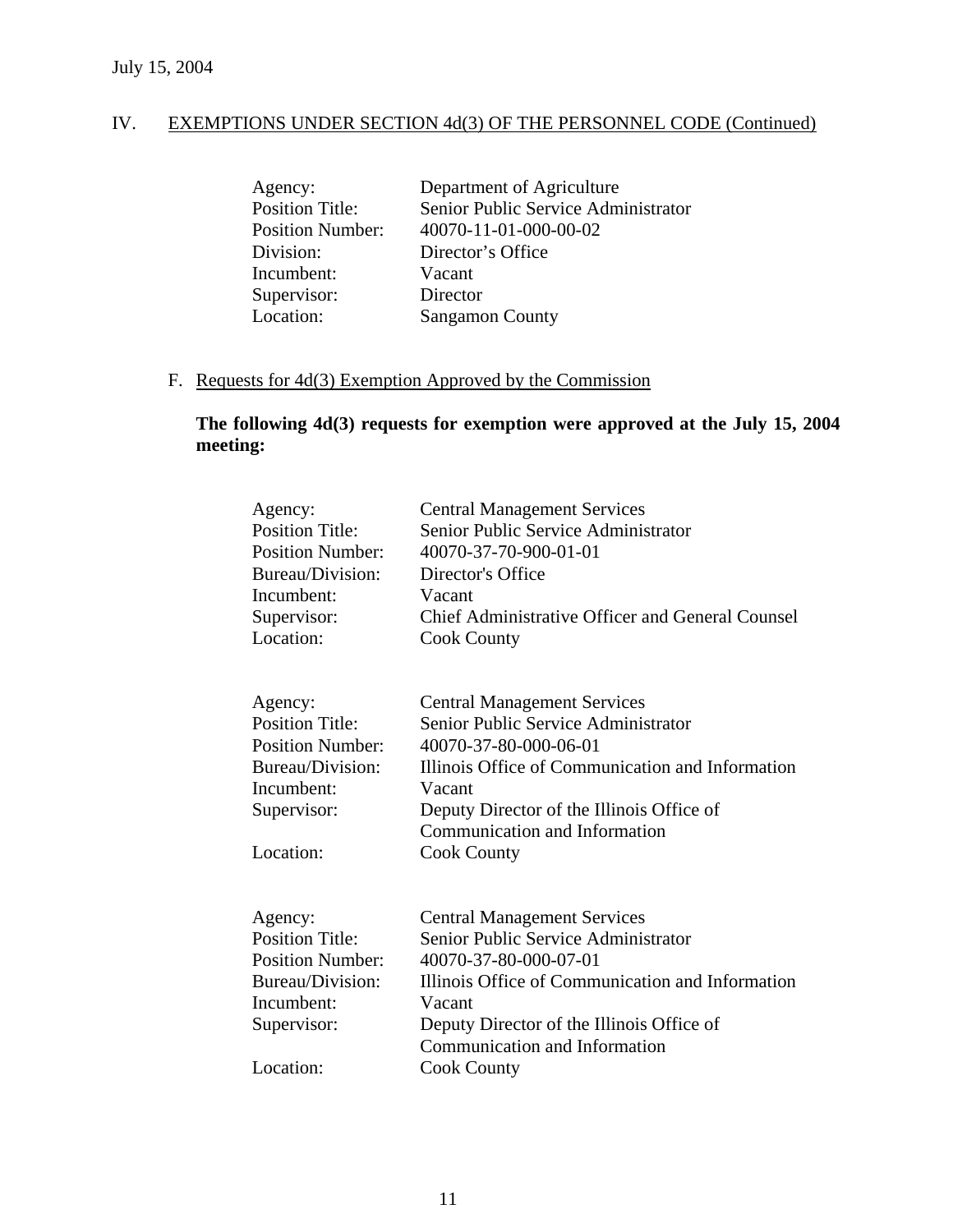| Agency:<br><b>Position Title:</b><br><b>Position Number:</b><br>Bureau/Division:<br>Incumbent:<br>Supervisor: | <b>Central Management Services</b><br>Senior Public Service Administrator<br>40070-37-80-000-08-01<br>Illinois Office of Communication and Information<br>Vacant<br>Deputy Director of the Illinois Office of<br>Communication and Information |
|---------------------------------------------------------------------------------------------------------------|------------------------------------------------------------------------------------------------------------------------------------------------------------------------------------------------------------------------------------------------|
| Location:                                                                                                     | <b>Sangamon County</b>                                                                                                                                                                                                                         |
|                                                                                                               |                                                                                                                                                                                                                                                |
| Agency:                                                                                                       | <b>Central Management Services</b>                                                                                                                                                                                                             |
| <b>Position Title:</b><br><b>Position Number:</b>                                                             | Senior Public Service Administrator<br>40070-37-80-000-13-01                                                                                                                                                                                   |
| Bureau/Division:                                                                                              | Illinois Office of Communication and Information                                                                                                                                                                                               |
| Incumbent:                                                                                                    | Vacant                                                                                                                                                                                                                                         |
| Supervisor:                                                                                                   | Deputy Director of the Illinois Office of<br>Communication and Information                                                                                                                                                                     |
| Location:                                                                                                     | <b>Sangamon County</b>                                                                                                                                                                                                                         |
|                                                                                                               |                                                                                                                                                                                                                                                |
| Agency:                                                                                                       | <b>Central Management Services</b>                                                                                                                                                                                                             |
| <b>Position Title:</b>                                                                                        | Senior Public Service Administrator                                                                                                                                                                                                            |
| <b>Position Number:</b>                                                                                       | 40070-37-80-000-16-01                                                                                                                                                                                                                          |
| Bureau/Division:                                                                                              | Illinois Office of Communication and Information                                                                                                                                                                                               |
| Incumbent:                                                                                                    | Vacant                                                                                                                                                                                                                                         |
| Supervisor:                                                                                                   | Deputy Director of the Illinois Office of<br>Communication and Information                                                                                                                                                                     |
| Location:                                                                                                     | <b>Sangamon County</b>                                                                                                                                                                                                                         |
|                                                                                                               |                                                                                                                                                                                                                                                |
| Agency:                                                                                                       | <b>Central Management Services</b>                                                                                                                                                                                                             |
| <b>Position Title:</b>                                                                                        | Senior Public Service Administrator                                                                                                                                                                                                            |
| <b>Position Number:</b>                                                                                       | 40070-37-80-000-17-01                                                                                                                                                                                                                          |
| Bureau/Division:                                                                                              | Illinois Office of Communication and Information                                                                                                                                                                                               |
| Incumbent:                                                                                                    | Vacant                                                                                                                                                                                                                                         |
| Supervisor:                                                                                                   | Deputy Director of the Illinois Office of                                                                                                                                                                                                      |
| Location:                                                                                                     | Communication and Information                                                                                                                                                                                                                  |
|                                                                                                               | <b>Cook County</b>                                                                                                                                                                                                                             |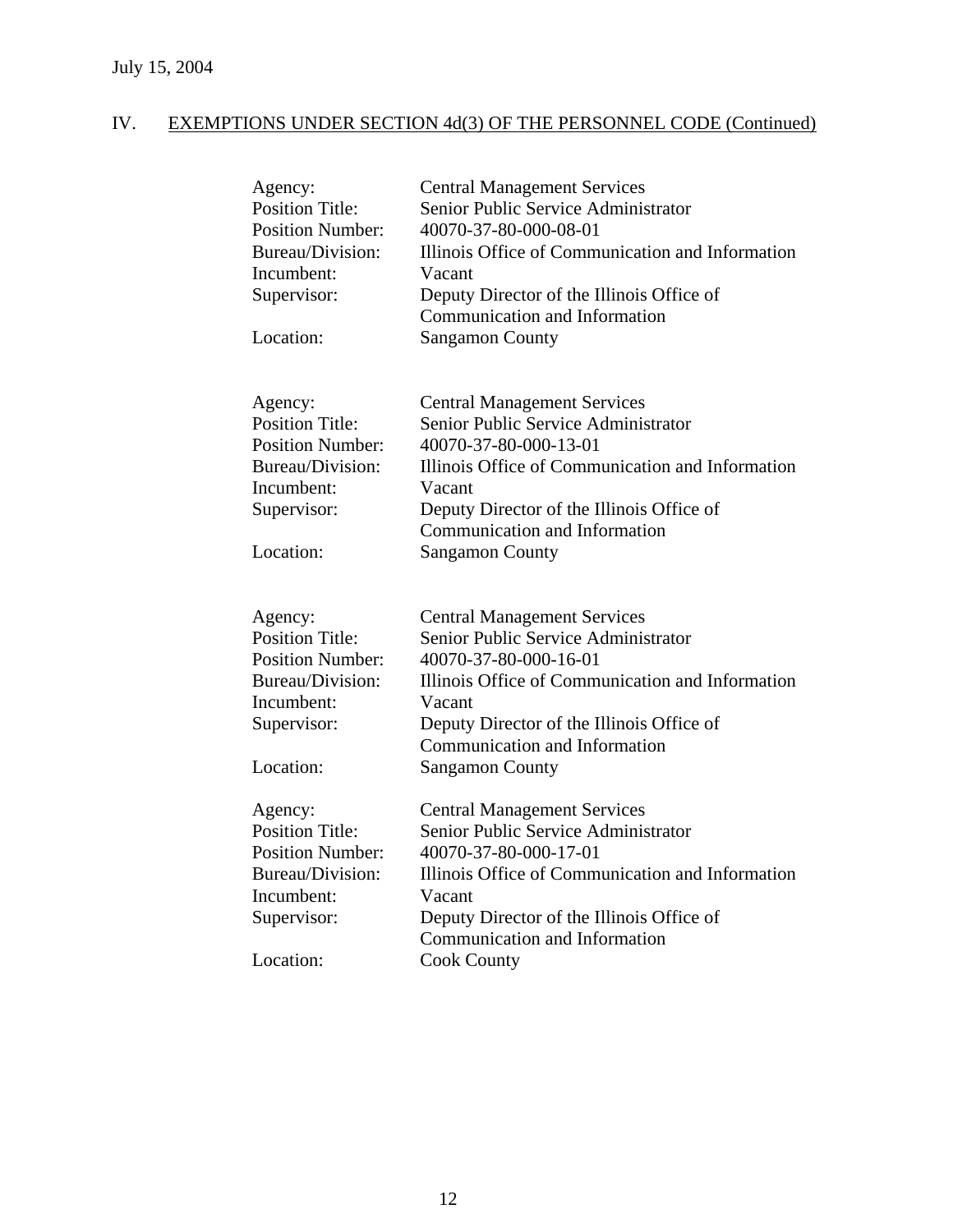| Agency:<br><b>Position Title:</b><br><b>Position Number:</b><br>Bureau/Division:<br>Incumbent:<br>Supervisor:<br>Location: | <b>Central Management Services</b><br>Senior Public Service Administrator<br>40070-37-80-000-18-01<br>Illinois Office of Communication and Information<br>Vacant<br>Deputy Director of the Illinois Office of<br>Communication and Information<br><b>Cook County</b>     |
|----------------------------------------------------------------------------------------------------------------------------|--------------------------------------------------------------------------------------------------------------------------------------------------------------------------------------------------------------------------------------------------------------------------|
| Agency:<br><b>Position Title:</b><br><b>Position Number:</b><br>Bureau/Division:<br>Incumbent:<br>Supervisor:<br>Location: | <b>Central Management Services</b><br>Senior Public Service Administrator<br>40070-37-80-000-23-01<br>Illinois Office of Communication and Information<br>Vacant<br>Deputy Director of the Illinois Office of<br>Communication and Information<br><b>Sangamon County</b> |
| Agency:<br><b>Position Title:</b><br><b>Position Number:</b><br>Bureau/Division:<br>Incumbent:<br>Supervisor:<br>Location: | <b>Central Management Services</b><br>Senior Public Service Administrator<br>40070-37-80-000-24-01<br>Illinois Office of Communication and Information<br>Vacant<br>Deputy Director of the Illinois Office of<br>Communication and Information<br><b>Sangamon County</b> |
| Agency:<br><b>Position Title:</b><br>Position Number:<br>Bureau/Division:<br>Incumbent:<br>Supervisor:<br>Location:        | <b>Central Management Services</b><br>Senior Public Service Administrator<br>40070-37-80-000-28-01<br>Illinois Office of Communication and Information<br>Vacant<br>Deputy Director of the Illinois Office of<br>Communication and Information<br><b>Cook County</b>     |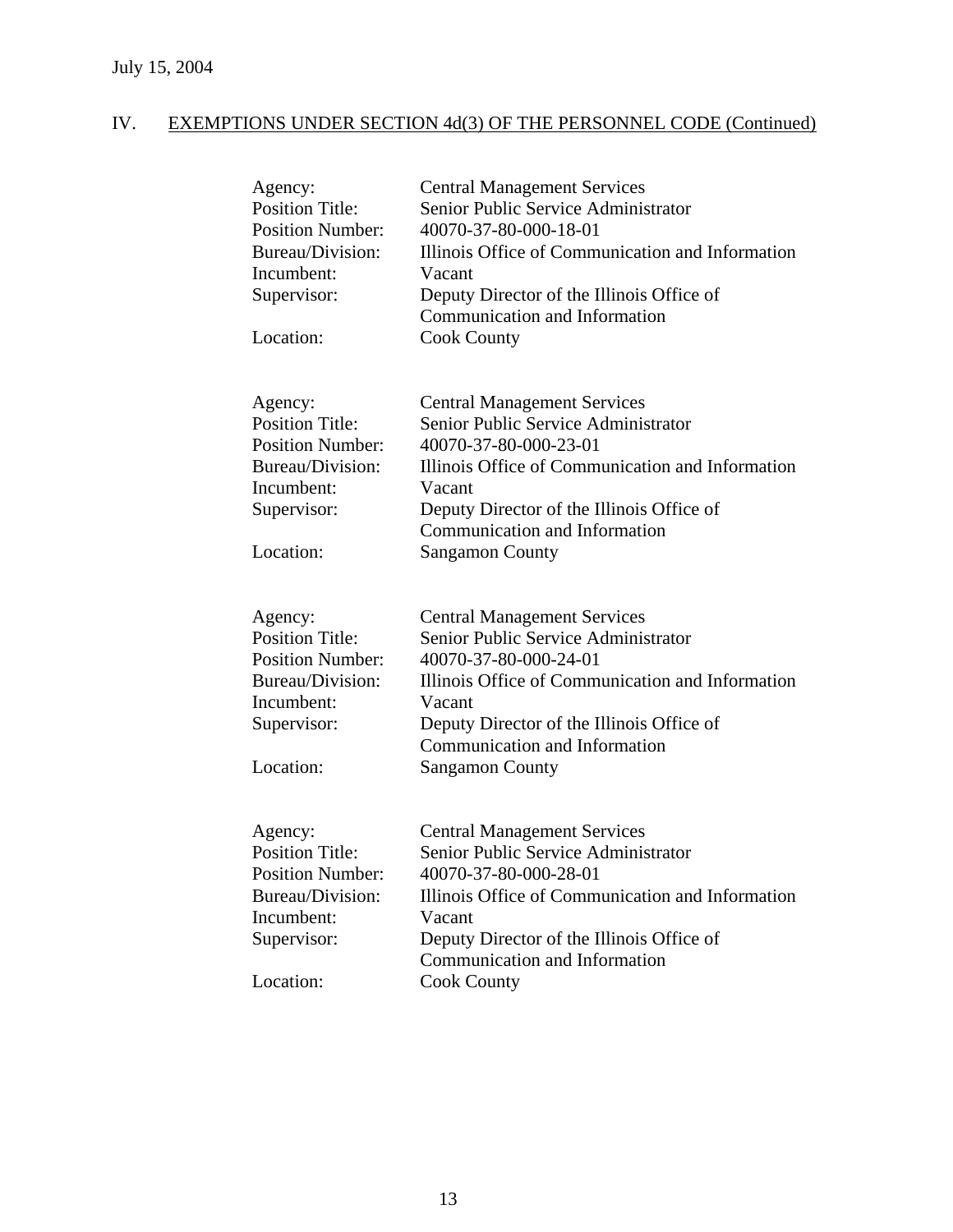| Agency:<br><b>Position Title:</b><br><b>Position Number:</b><br>Bureau/Division:<br>Incumbent:<br>Supervisor:<br>Location: | <b>Central Management Services</b><br>Senior Public Service Administrator<br>40070-37-80-000-30-01<br>Illinois Office of Communication and Information<br>Vacant<br>Deputy Director of the Illinois Office of<br>Communication and Information<br><b>Sangamon County</b> |
|----------------------------------------------------------------------------------------------------------------------------|--------------------------------------------------------------------------------------------------------------------------------------------------------------------------------------------------------------------------------------------------------------------------|
| Agency:<br><b>Position Title:</b><br><b>Position Number:</b><br>Bureau/Division:<br>Incumbent:<br>Supervisor:<br>Location: | <b>Central Management Services</b><br>Senior Public Service Administrator<br>40070-37-80-000-31-01<br>Illinois Office of Communication and Information<br>Vacant<br>Deputy Director of the Illinois Office of<br>Communication and Information<br><b>Sangamon County</b> |
| Agency:<br><b>Position Title:</b><br><b>Position Number:</b><br>Division:<br>Incumbent:<br>Supervisor:<br>Location:        | Department of Corrections<br>Senior Public Service Administrator<br>40070-29-05-100-00-01<br><b>Parole Division</b><br>Vacant<br>40070-29-05-000-00-01<br><b>Cook County</b>                                                                                             |
| Agency:<br><b>Position Title:</b><br><b>Position Number:</b><br>Division:<br>Incumbent:<br>Supervisor:<br>Location:        | Department of Corrections<br>Senior Public Service Administrator<br>40070-29-05-300-00-01<br>Parole Division<br>Vacant<br>40070-29-05-000-00-01<br><b>Sangamon County</b>                                                                                                |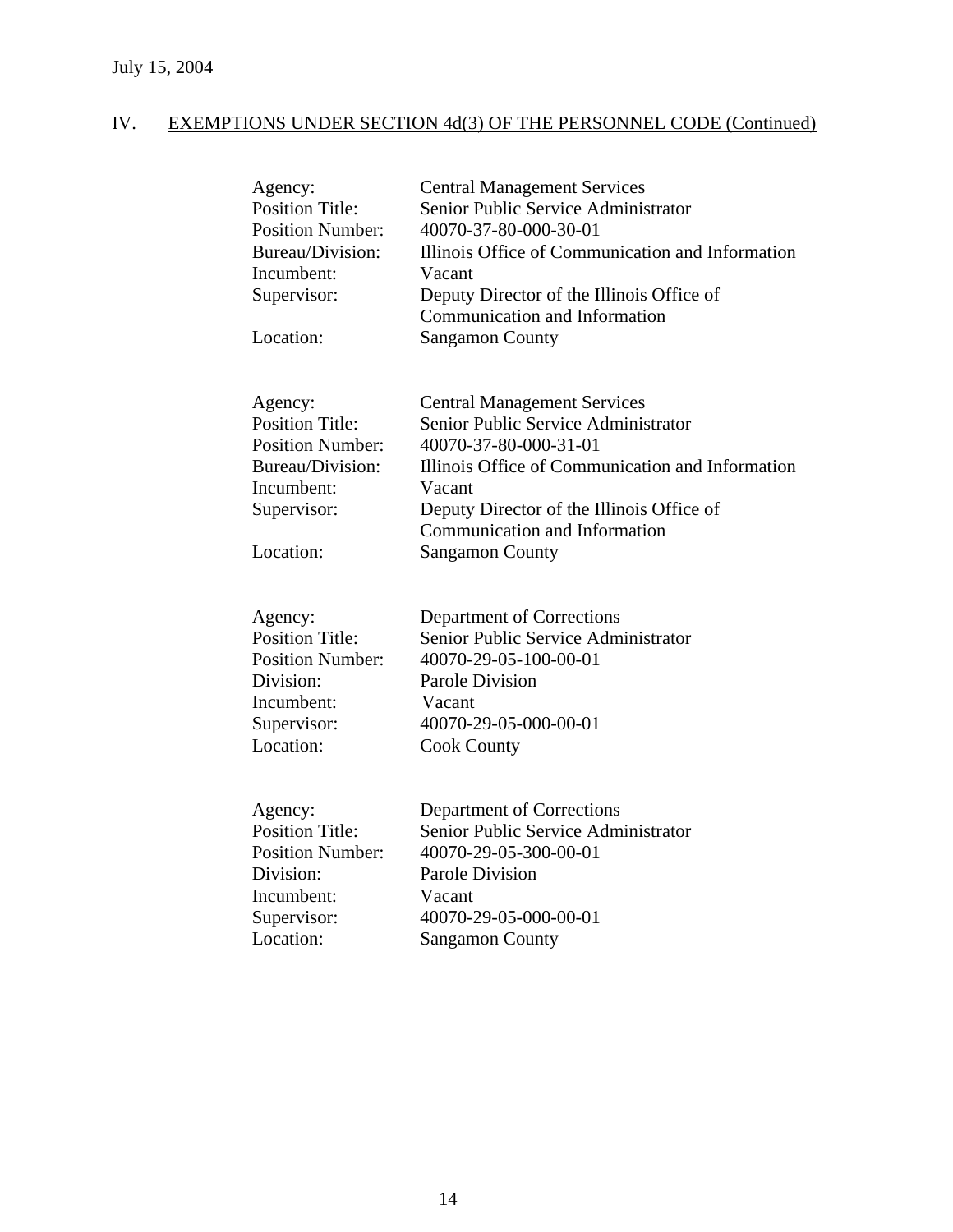| Agency:                 | <b>Historic Preservation Agency</b>           |
|-------------------------|-----------------------------------------------|
| <b>Position Title:</b>  | Senior Public Service Administrator           |
| <b>Position Number:</b> | 40070-48-55-000-00-01                         |
| Division:               | Abraham Lincoln Presidential Library          |
|                         | <b>Museum Programs</b>                        |
| Incumbent:              | Vacant                                        |
| Supervisor:             | Abraham Lincoln Presidential Library Director |
| Location:               | <b>Sangamon County</b>                        |
|                         |                                               |

| Agency:                 | Department of Revenue               |
|-------------------------|-------------------------------------|
| <b>Position Title:</b>  | Senior Public Service Administrator |
| <b>Position Number:</b> | 40070-25-90-200-20-01               |
| Division:               | Lottery-Hispanic Market Office      |
| Incumbent:              | Vacant                              |
| Supervisor:             | Lottery Superintendent              |
| Location:               | <b>Cook County</b>                  |

| Agency:                 | Department of Revenue               |
|-------------------------|-------------------------------------|
| <b>Position Title:</b>  | Senior Public Service Administrator |
| <b>Position Number:</b> | 40070-25-90-200-50-01               |
| Division:               | Lottery-Corporate Accounts Office   |
| Incumbent:              | Vacant                              |
| Supervisor:             | Lottery Superintendent              |
| Location:               | <b>Cook County</b>                  |

### V. MOTION TO GO INTO EXECUTIVE SESSION

**IT WAS MOVED BY COMMISSIONER EWELL, SECONDED BY COMMISSIONER PETERSON AND THE MOTION UNANIMOUSLY ADOPTED TO HOLD AN EXECUTIVE SESSION TO CONSIDER APPEALS OF DISMISSAL FILED WITH THE COMMISSION.**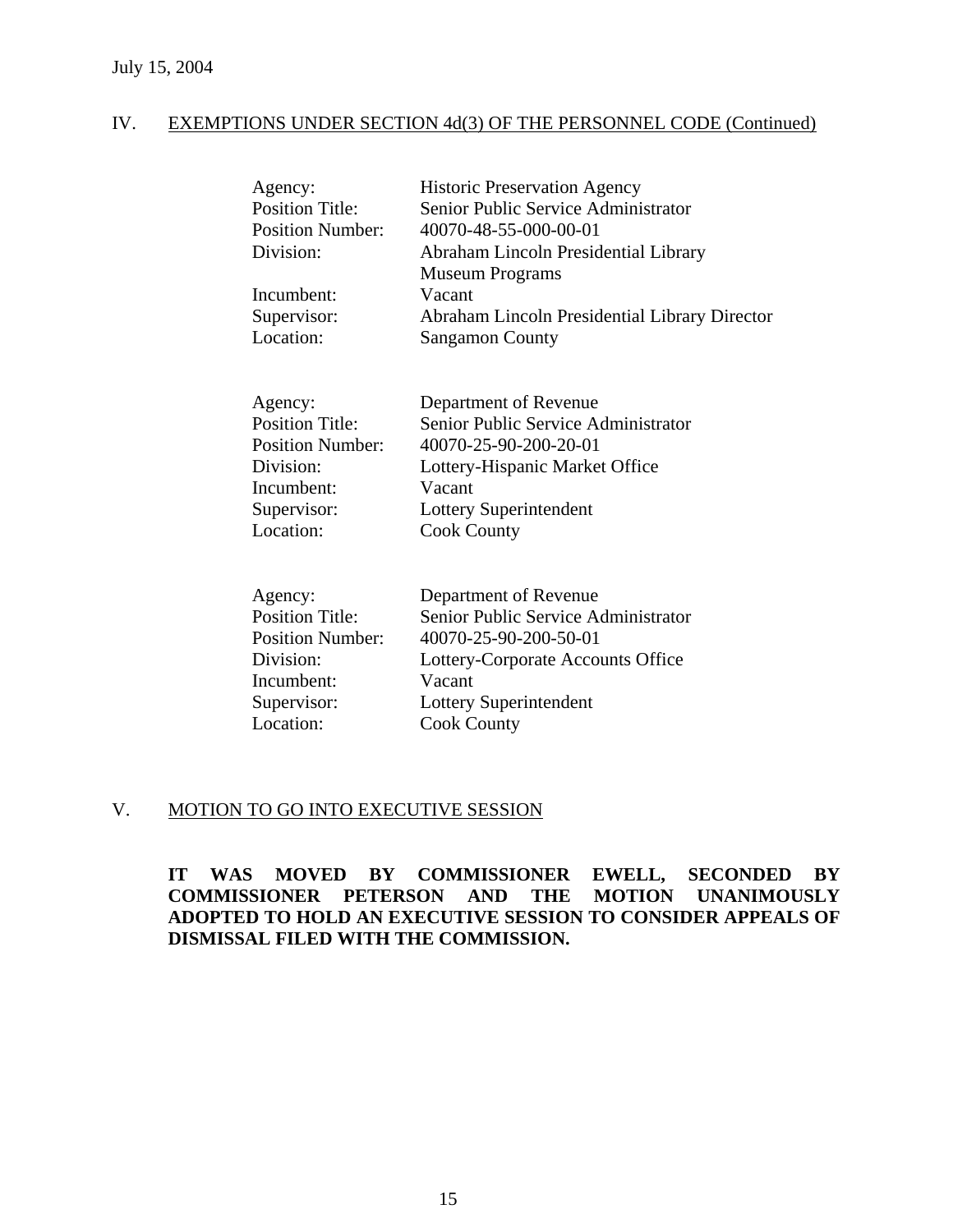### VI. RECONVENE MEETING

Upon due and proper notice the regular meeting of the Illinois Civil Service Commission was reconvened at 160 North LaSalle Street, Chicago, Illinois at 11:00 a.m.

Present: Chris Kolker, Chairman; George E. Richards, Betty Bukraba, Raymond W. Ewell and Barbara J. Peterson, Commissioners; and Daniel Stralka, Andrew Barris and Leonard F. Sacks of the Commission staff and Tony Hempen, Respondent, and Brad Wilson, Attorney for Tony Hempen.

### VII. NON-MERIT APPOINTMENT REPORT

The Personnel Code permits non-merit appointments for a limited period of time, i.e., emergency appointments shall not exceed 60 days and shall not be renewed, and positions shall not be filled on a temporary or provisional basis for more than six months out of any twelve-month period. Consecutive non-merit appointments are not violative of the Code, however, they do present a possible evasion of merit principles and should be monitored. Set forth below is the number of consecutive non-merit appointments made by each department. These statistics are from the Department of Central Management Services consecutive non-merit report as of June 30, 2004.

| 5/31/04               | 6/30/04                     |
|-----------------------|-----------------------------|
| 10                    | 9                           |
| 14                    | 13                          |
|                       | 8                           |
|                       | $\overline{2}$              |
|                       |                             |
|                       |                             |
| 21                    | 27                          |
|                       |                             |
| 38                    | 56                          |
| 4                     | 4                           |
| $\mathcal{D}_{\cdot}$ | $\mathcal{D}_{\mathcal{L}}$ |
|                       |                             |
|                       |                             |
| 96                    | 127                         |
|                       |                             |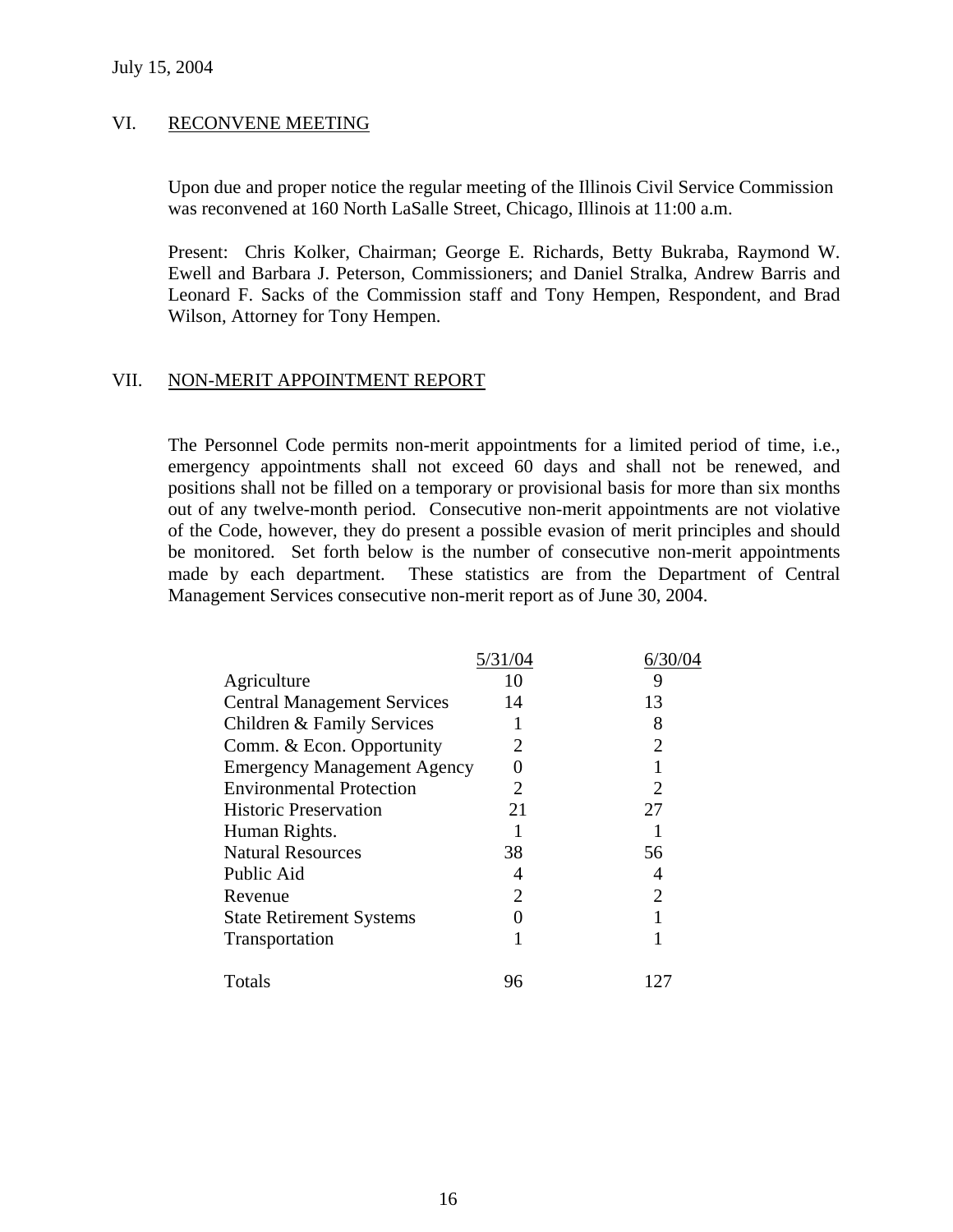### VIII. PUBLICLY ANNOUNCED DECISION RESULTING FROM APPEAL

### • **DISCHARGE**

### **DA-61-04**

| Respondent | Deborah L. Schuster                                                                                                                   | <b>Appeal Date</b>   | 9/24/03                                                                |
|------------|---------------------------------------------------------------------------------------------------------------------------------------|----------------------|------------------------------------------------------------------------|
| Agency     | <b>DVA</b>                                                                                                                            | <b>Decision Date</b> | 7/1/04                                                                 |
| Type of    | Discharge                                                                                                                             | <b>ALJ</b>           | Daniel Stralka                                                         |
| Appeal     |                                                                                                                                       |                      |                                                                        |
| Charge     | Incompetence in the Recommended<br>Performance of Duty;   Decision<br>Insubordination;<br>Conduct<br>Disorderly<br>During Work Hours. |                      | <b>Partially Proven Charges</b><br>Warrant Discharge of<br>Respondent. |
|            |                                                                                                                                       |                      |                                                                        |

**IT WAS MOVED BY COMMISSIONER EWELL, SECONDED BY COMMISSIONER BUKRABA AND BY ROLL CALL VOTE THE MOTION UNANIMOUSLY ADOPTED TO RATIFY THE EXECUTIVE DIRECTOR'S DENIAL OF THE RESPONDENT'S MOTION FOR ORAL ARGUMENT.** 

**IT WAS FURTHER MOVED BY COMMISSIONER RICHARDS, SECONDED BY COMMISSIONER PETERSON AND BY ROLL CALL VOTE THE MOTION ADOPTED 3-2 TO AFFIRM THE RECOMMENDED DECISION THAT THE APPEAL OF THE RESPONDENT BE DISMISSED AND THAT THE RESPONDENT, DEBORAH L. SCHUSTER, BE DISCHARGED.** 

### • **DISCHARGE**

#### **DA-71-04**

| Respondent | Rick S. Lind | <b>Appeal Date</b>   | 11/17/03              |
|------------|--------------|----------------------|-----------------------|
| Agency     | Corrections  | <b>Decision Date</b> | 7/2/04                |
| Type of    | Discharge    | <b>ALJ</b>           | <b>Leonard Sacks</b>  |
| Appeal     |              |                      |                       |
| Charge     | Absenteeism. | Recommended          | Appeal Dismissed. ALJ |
|            |              | Decision             | Recommends            |
|            |              |                      | Reinstatement of      |
|            |              |                      | Respondent.           |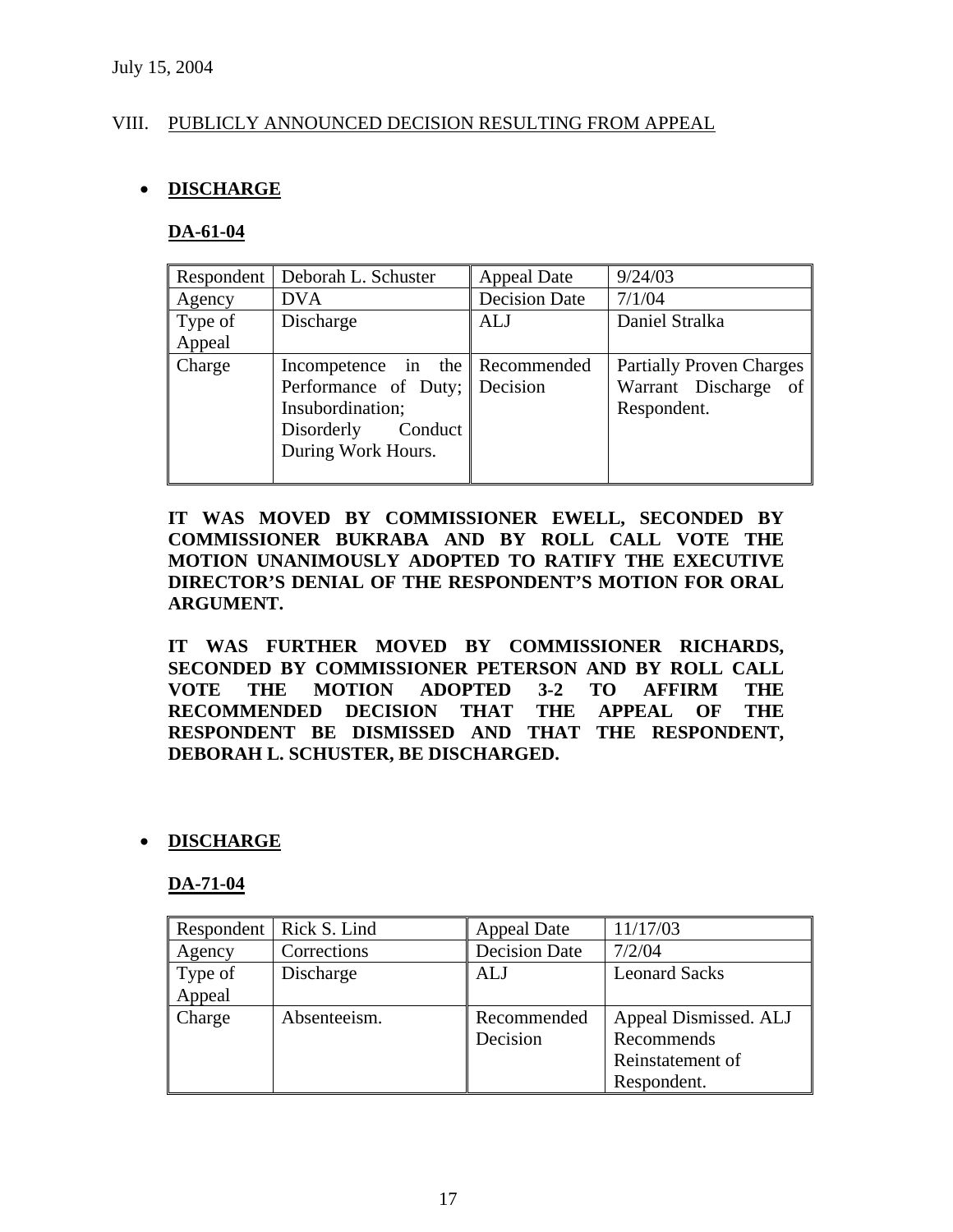### VIII. PUBLICLY ANNOUNCED DECISION RESULTING FROM APPEAL (Continued)

**IT WAS MOVED BY COMMISSIONER RICHARDS, SECONDED BY COMMISSIONER PETERSON AND BY ROLL CALL VOTE THE MOTION UNANIMOUSLY ADOPTED TO REJECT THE RECOMMENDED DECISION AND REMAND IT TO THE ADMINISTRATIVE LAW JUDGE FOR THE PURPOSE OF FURTHER PROCEEDINGS INCLUDING THE TAKING OF ADDITIONAL EVIDENCE.** 

### • **DISCHARGE**

### **DA-87-04**

| Respondent | <b>Shirley Pangle</b>  | Appeal Date          | 3/15/04                  |
|------------|------------------------|----------------------|--------------------------|
| Agency     | <b>DVA</b>             | <b>Decision Date</b> | 7/1/04                   |
| Type of    | Discharge (Expiration) | ALJ                  | Daniel Stralka           |
| Appeal     | of Term Appt.)         |                      |                          |
| Charge     | Non-renewal of Term    | Recommended          | Petitioner's Motion To   |
|            | Appointment.           | Decision             | Dismiss Appeal Granted.  |
|            |                        |                      | Non-renewal of Term      |
|            |                        |                      | Appt. is Not Appealable. |

**IT WAS MOVED BY COMMISSIONER RICHARDS, SECONDED BY COMMISSIONER EWELL AND BY ROLL CALL VOTE THE MOTION UNANIMOUSLY ADOPTED TO AFFIRM THE RECOMMENDED DECISION THAT THE APPEAL OF THE RESPONDENT BE DISMISSED.** 

### • **DISCHARGE**

#### **DA-87-04**

|         | Respondent   Tony Hempen | <b>Appeal Date</b>   | 3/16/04               |
|---------|--------------------------|----------------------|-----------------------|
| Agency  | <b>DCFS</b>              | <b>Decision Date</b> | 7/1/04                |
| Type of | Discharge                | ALJ                  | <b>Andrew Barris</b>  |
| Appeal  |                          |                      |                       |
| Charge  | Conduct Unbecoming       | Recommended          | <b>ALJ</b> Recommends |
|         | a DCFS                   | Decision             | Respondent Be         |
|         | Employee/Violation of    |                      | Reinstated in his     |
|         | <b>DCFS Policy.</b>      |                      | Position.             |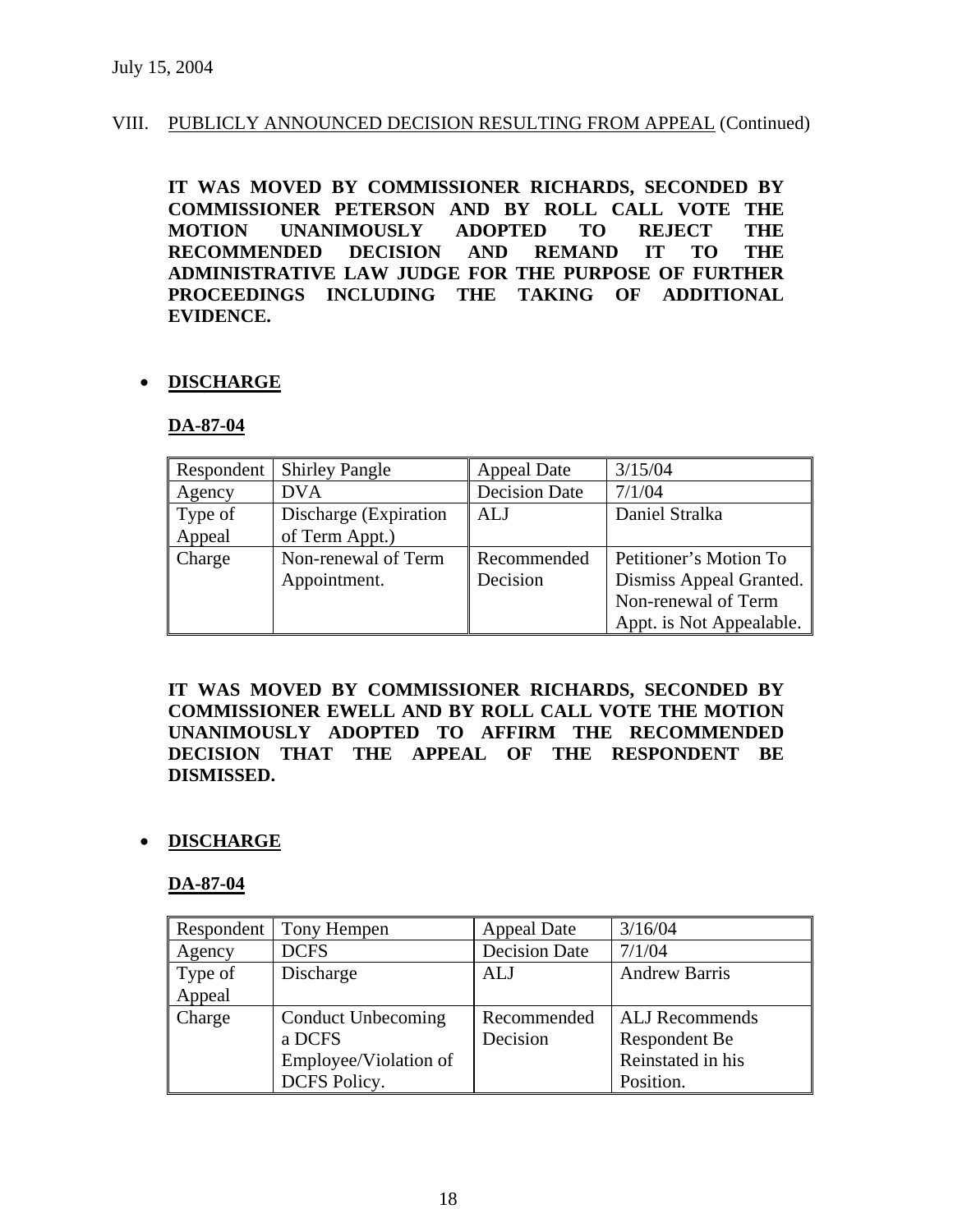### VIII. PUBLICLY ANNOUNCED DECISION RESULTING FROM APPEAL (Continued)

**IT WAS MOVED BY COMMISSIONER EWELL, SECONDED BY COMMISSIONER BUKRABA AND BY ROLL CALL VOTE THE MOTION UNANIMOUSLY ADOPTED TO AFFIRM THE RECOMMENDED DECISION THAT THE APPEAL OF THE RESPONDENT BE UPHELD AND SUBSTITUTE A 30-DAY SUSPENSION IN LIEU OF THE DISCHARGE OF THE RESPONDENT, TONY HEMPEN.** 

### IX. APPEALS TERMINATED WITHOUT DECISION

### • **SUSPENSION**

#### **S-102-04**

| Petitioner       | John C. Meszaros  | <b>Appeal Date</b>   | 6/21/04                   |
|------------------|-------------------|----------------------|---------------------------|
| Agency           | Public Aid        | <b>Decision Date</b> | 6/29/04                   |
| Action           | 30 Day Suspension | ALJ                  | <b>Andrew Barris</b>      |
| Allegation $N/A$ |                   | Recommended          | Lack of CSC Jurisdiction. |
|                  |                   | Decision             |                           |

**IT WAS MOVED BY COMMISSIONER PETERSON, SECONDED BY COMMISSIONER EWELL AND BY ROLL CALL VOTE, THE MOTION UNANIMOUSLY ADOPTED TO AFFIRM THE RECOMMENDED DECISION THAT THE COMMISSION IS WITHOUT JURISDICTION TO CONSIDER THE APPEAL OF THE RESPONDENT, JOHN C. MESZAROS.**